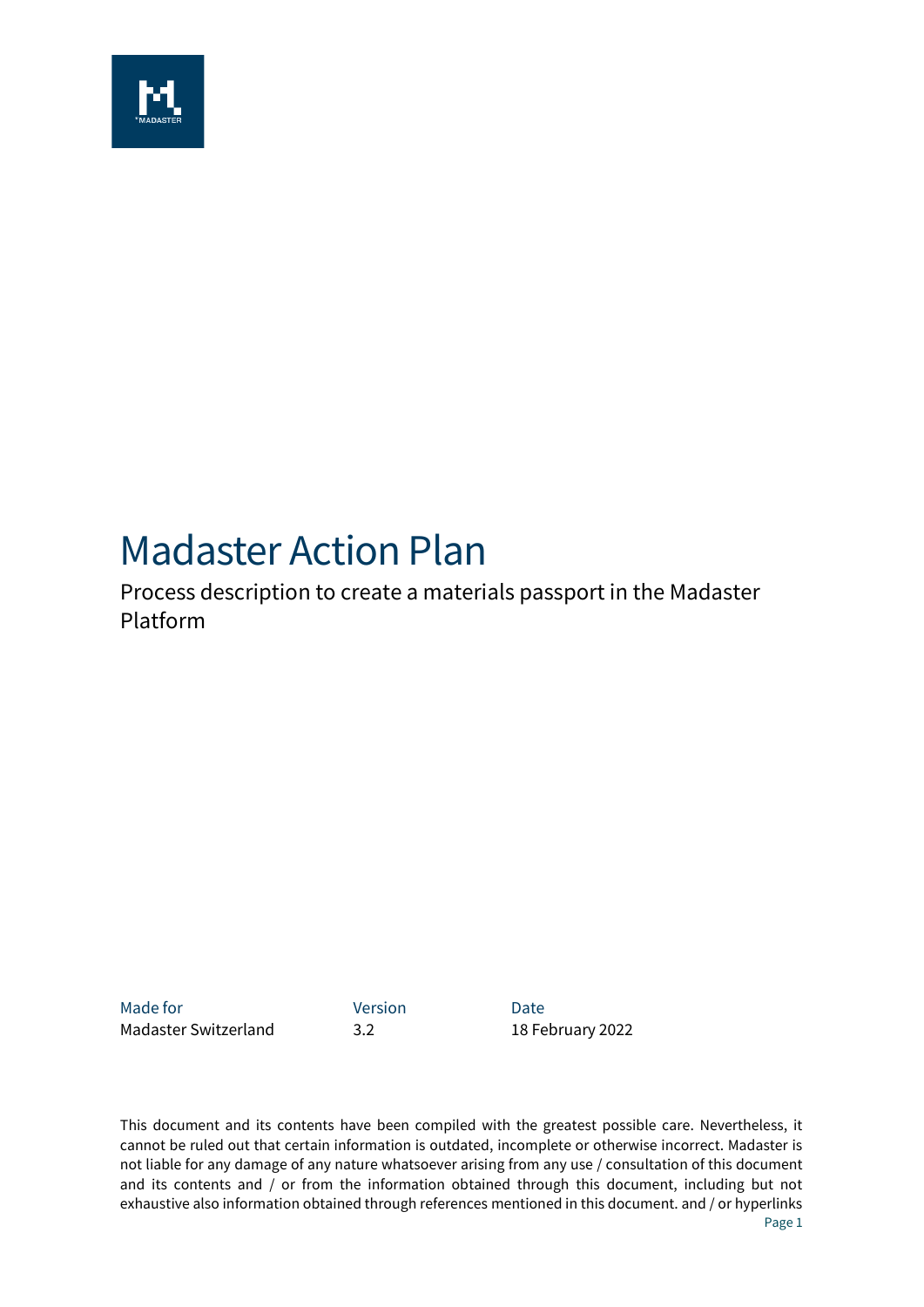# Table of Contents

| Step 1- |  |
|---------|--|
| Step 2- |  |
|         |  |
|         |  |
|         |  |
|         |  |
|         |  |
|         |  |
| Step 3- |  |
| Step 4- |  |
| Step 5- |  |
| Step 6- |  |
| Step 7- |  |
| Step 8- |  |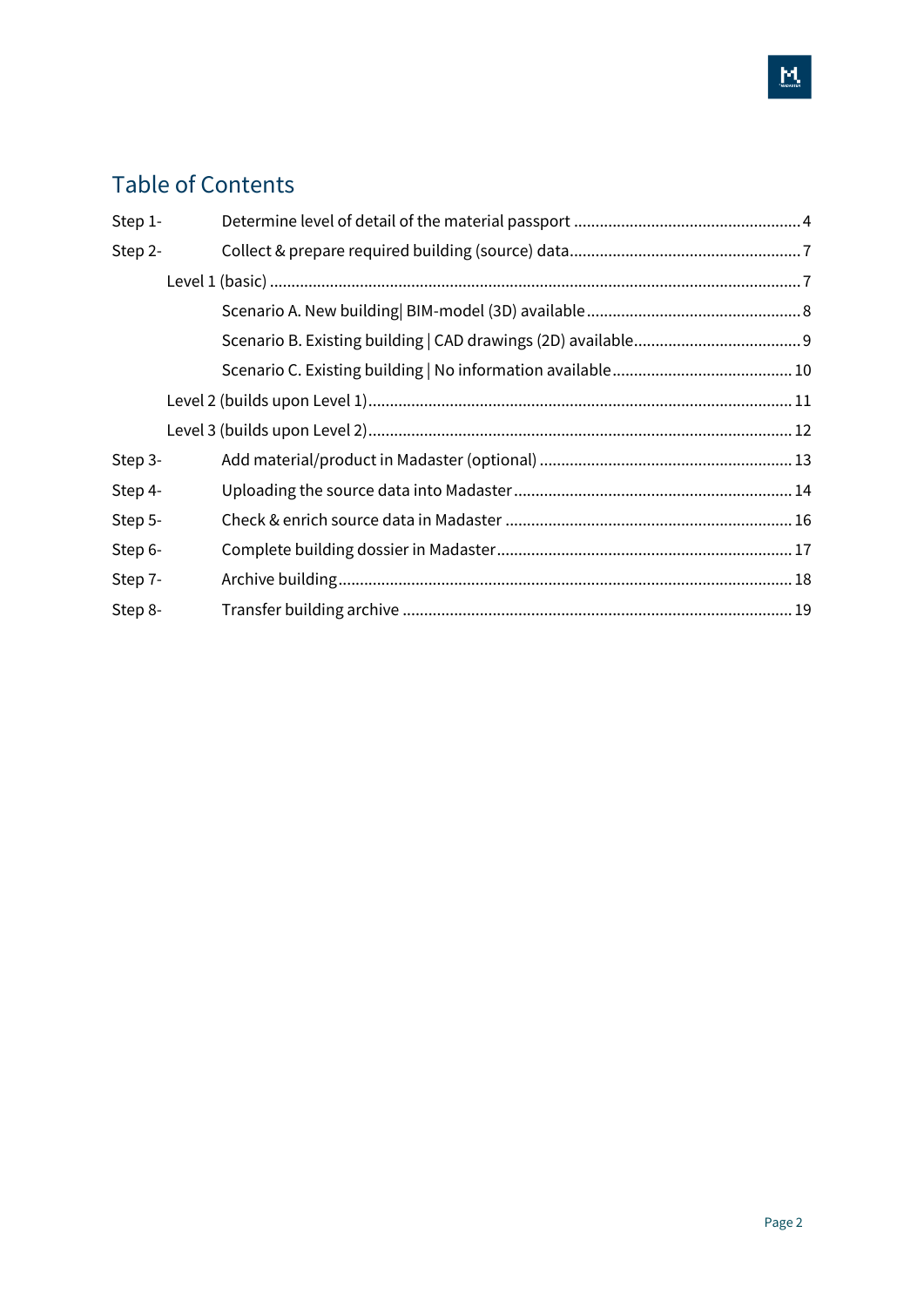### Madaster action plan for materials passport

This document describes the necessary process steps that lead to the delivery of a materials passport in the Madaster platform (hereinafter referred to as "material passport"). In addition, for more detailed information, various sections of this document refer to pre-existing Madaster documentation as needed.

In general, the following steps are distinguished:

- 1. Determine the level of detail of the material passport to be drawn up.
- 2. Collection and preparation of the required building information (source data).
- 3. Uploading the source data into the Madaster Platform.
- 4. Checking and enriching the source data in the Madaster Platform.
- 5. Complete building dossier (incl. material passport) in the Madaster Platform.
- 6. Transfer building dossier to property owner in the Madaster Platform (Enterprise licence holder)

These steps are further explained in the following chapters.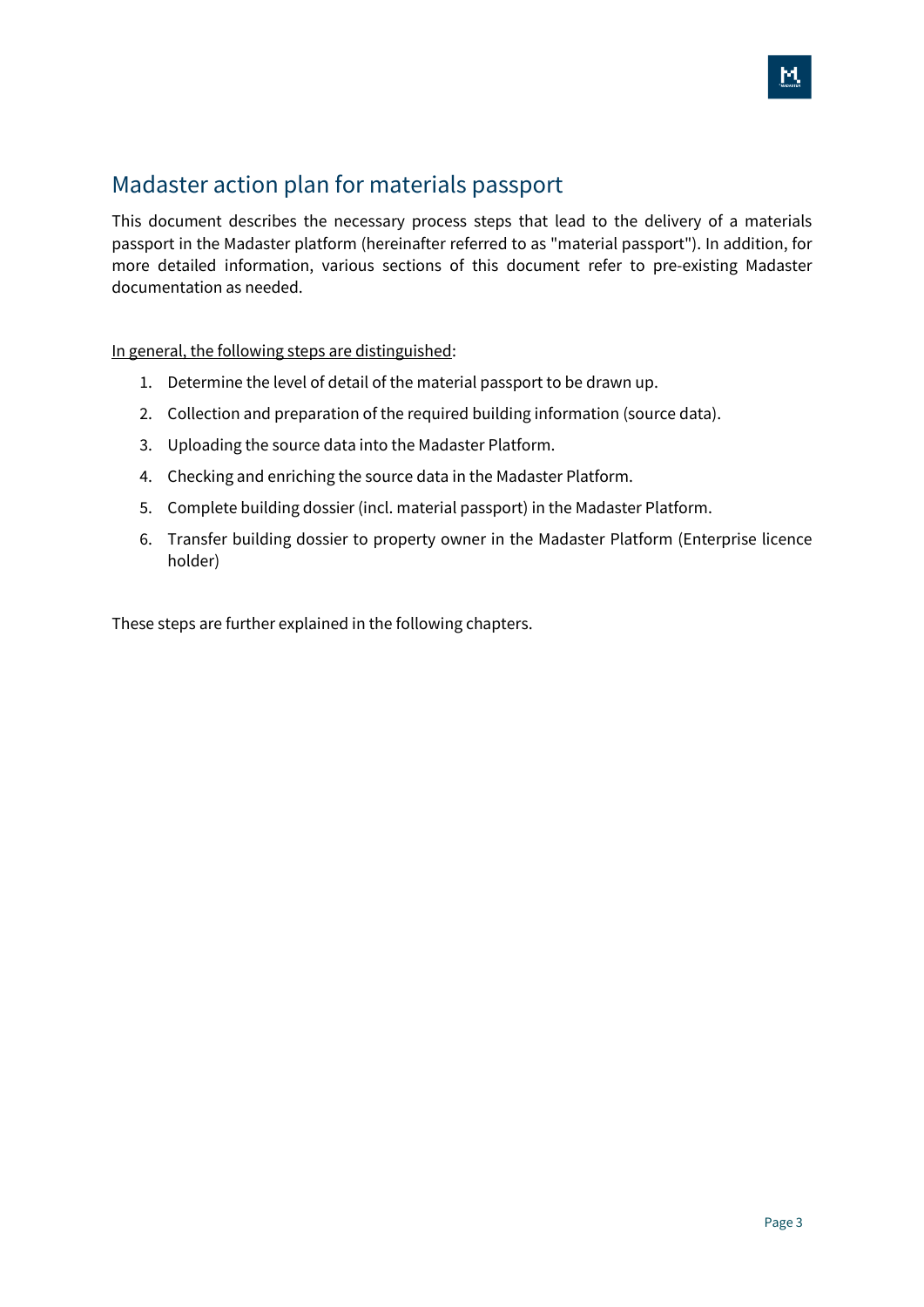### <span id="page-3-0"></span>Step 1- Determine level of detail of the material passport

To register a new or existing building in Madaster, information (data) is required from this building. The more extensive this data is available (input), the more detailed the report (output) is shown in the Madaster platform and specifically in the material passport. It is therefore recommended to determine the purpose of the material passport before collecting data and to determine based on:

- <span id="page-3-1"></span>A. Which level of detail of the material passport is (ultimately) desired?
- <span id="page-3-2"></span>B. Which building shells ("building layers") must be incorporated in the material passport?
- <span id="page-3-3"></span>C. The level of detail of the requested building layers.

#### A. [Which level of detail of the material passport is \(ultimately\) desired?](#page-3-1)

A material passport in Madaster can be roughly elaborated on three levels, with the higher level always building on the directly underlying level (see Picture 1). There is always the option to stop at a specific level and then move on to the next level later. These three levels are briefly explained below.

At  $level 1$ , the material passport aims to reflect the materials used in a building and as such provides insight into the quantities of materials used, where these materials are in the building and what their financial (residual) value is. At this level, no insight is obtained into the products used in the building and their underlying circular properties (including the degree of reuse, recycling, detachability, etc.). As a result, insufficient insight can be given at this level into the circularity score (Madaster Circularity Index) of the building.

Level 1 contains the minimum guidelines that form the starting point and provide insight into the steps to be taken and the source information to be collected to initiate a basic building registration in Madaster (see section "Level 1 (basic)").

At level 2, the purpose of the material passport is, in addition to providing insight into the materials used and quantities thereof, also to provide insight into products (including their material composition), which are incorporated in the building and their location (building layer) in the building. In Madaster a distinction is made between four different types of products: volume, surface, length & pieces products. Based on this additional perspective, the material passport makes it clearer which products have been used in the building (including numbers) and, in contrast to materials, these can potentially be "reused" at a higher level.

Even though the product basis is formed at level 2, still insufficient insight is obtained at this level into the degree of circularity of the building, because the circular properties of the materials and products used are still largely lacking.

At level 3, the purpose of the material passport is to obtain insight into the circularity score of the building to be registered (in addition to the display of materials and products used). This is done by enriching the materials and products with circular data. This is the most detailed and comprehensive version of the material passport in Madaster.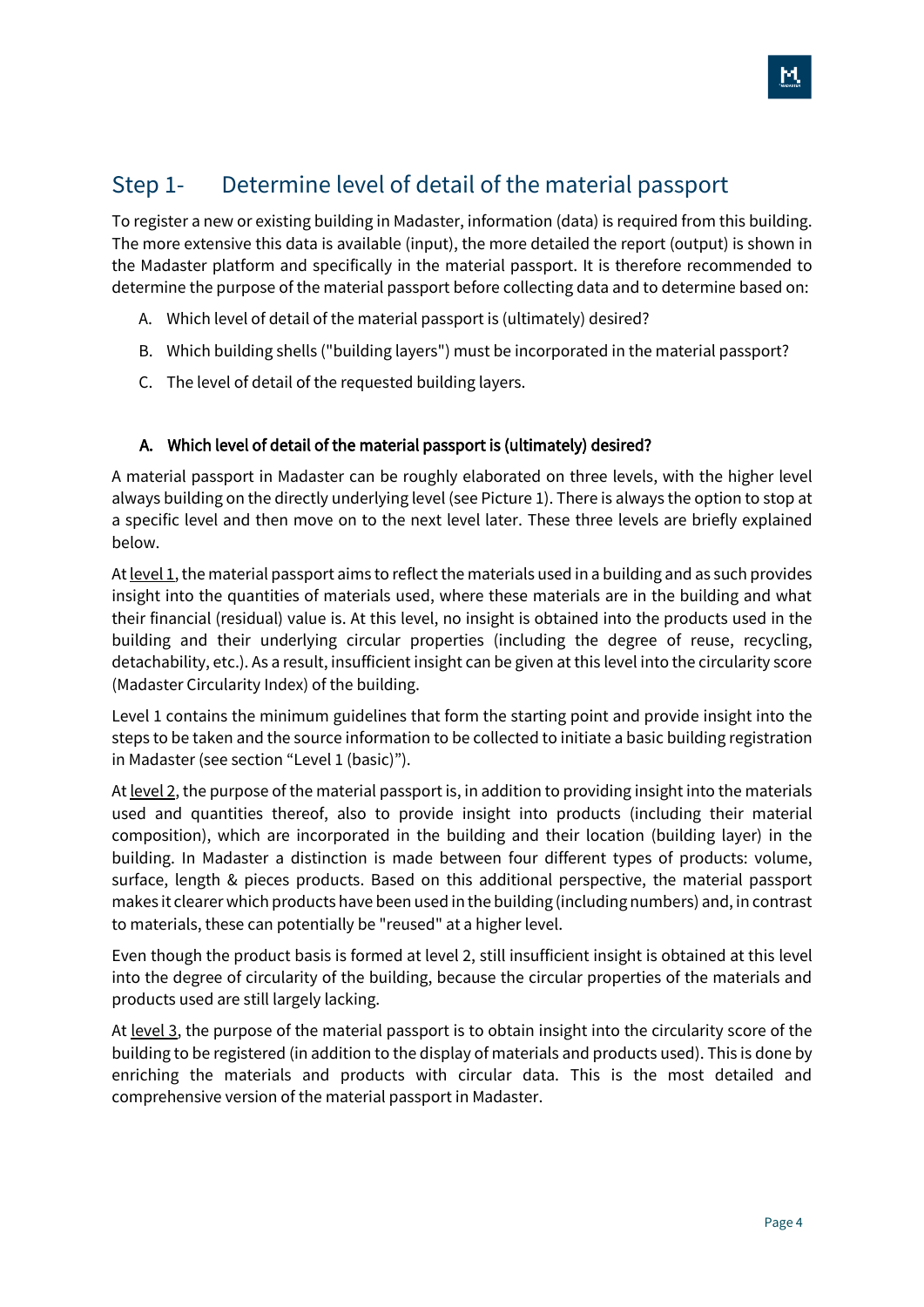

*Picture 1: Elaboration levels of the Madaster material passport*

#### B. [Which building shells \("building layers"\) must be incorporated in the material passport?](#page-3-2)

A building is composed of distinctive "layers" ("shearing layers") that each have their own function and lifespan. The materials and products used in the building are categorized in the Madaster platform and assigned (by means of a classification code, e.g., EBKP-H) to various building layers. Hence, the location of materials and products in the building also becomes evident. In addition to architectural and constructional elements, Madaster also has the option to classify technical services (installations), interior and elements in the surroundings of the building.



*Picture 2: Building layers in Madaster (model of Steward Brand)*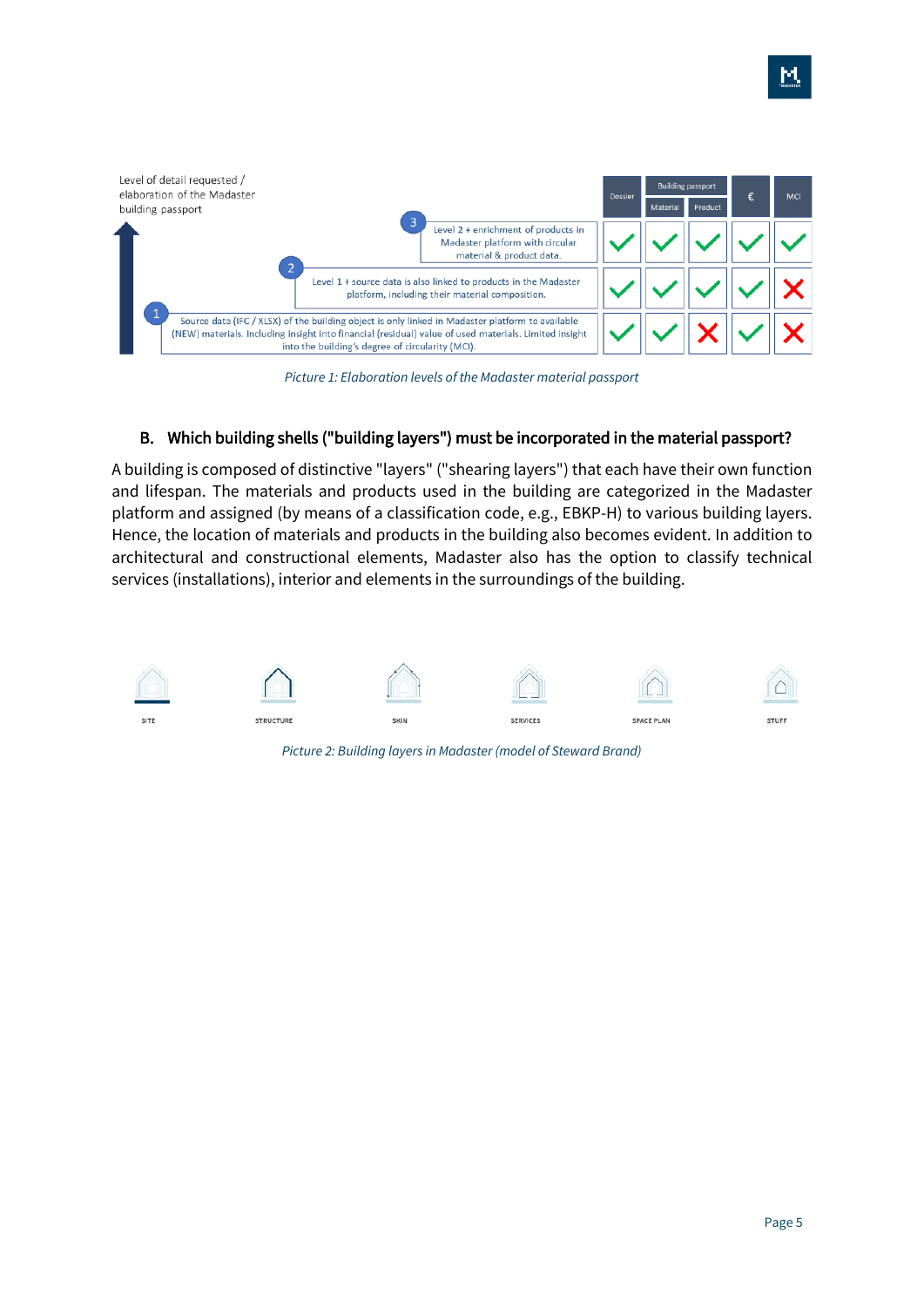#### C. [The level of detail of the requested building layers.](#page-3-3)

A building can be modelled in different levels of detail (LOD).



*Picture 3: Levels of Detail (LOD)*

During a BIM process a distinction can be made between "design" models (elaborated by architectural, construction and installation consultants) and "production" models (elaborated by installers and suppliers). Many parts of the building are elaborated during the construction phase in both the design and production model. However, not all parts are developed by a supplier. It is therefore recommended to choose early in the process for which parts what model will be used. For a solid material passport in Madaster, design models should ideally be developed at a minimum LOD 300 level<sup>1</sup>. To avoid duplication in the Madaster platform, it is not recommended to eventually activate a design and production model in Madaster for the same building components. Production models often contain specific information and often better represent the actual built situation. It is therefore preferable to eventually use as many production models as possible.

#### For more information refer to:

Madaster [Circularity](https://docs.madaster.com/ch/en/) Indicator explained – how is the degree of circularity in Madaster calculated?

 $1$  Objects are materialized and accurate in terms of quantities, dimensions, shape, location and orientation. Non-geometric information can be linked to objects.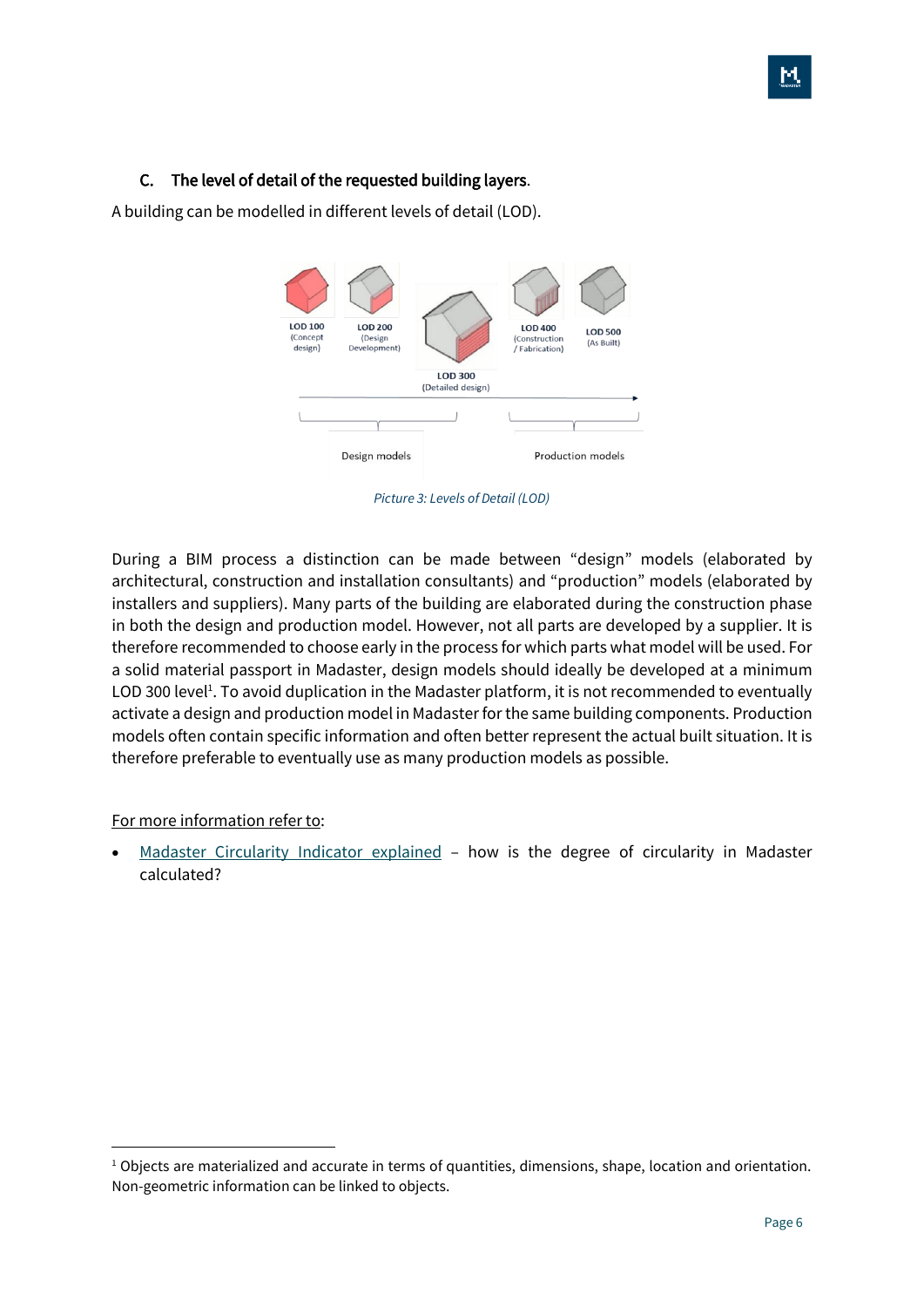# <span id="page-6-0"></span>Step 2- Collect & prepare required building (source) data

The Madaster platform can handle two types of source data; namely:

(1) an IFC file (based on a 3D / BIM model)

(2) a Madaster Excel template (if no 3D / BIM model of the building is available)

These source files (IFC and Excel) are automatically validated upon import into Madaster for completeness in terms of material description, classification code and geometric data.

Building information (source data) must then be collected and processed in response to the desired level of detail of the material passport to be delivered (see step 1). Below the requirement of data per level (1, 2 & 3) is explained.

<span id="page-6-1"></span>Level 1 (basic): Representation of the materials used in a building in terms of quantities, location and their financial (residual-)value.

The scenarios A, B & C below are your starting point in collecting the required building information. Each providex insight into the necessary and desired source data and how to prepare them for use in the Madaster Platform. Regardless of the selected scenario, a material passport can already be generated at level 1 in Madaster.



*Picture 4: Starting point scenarios*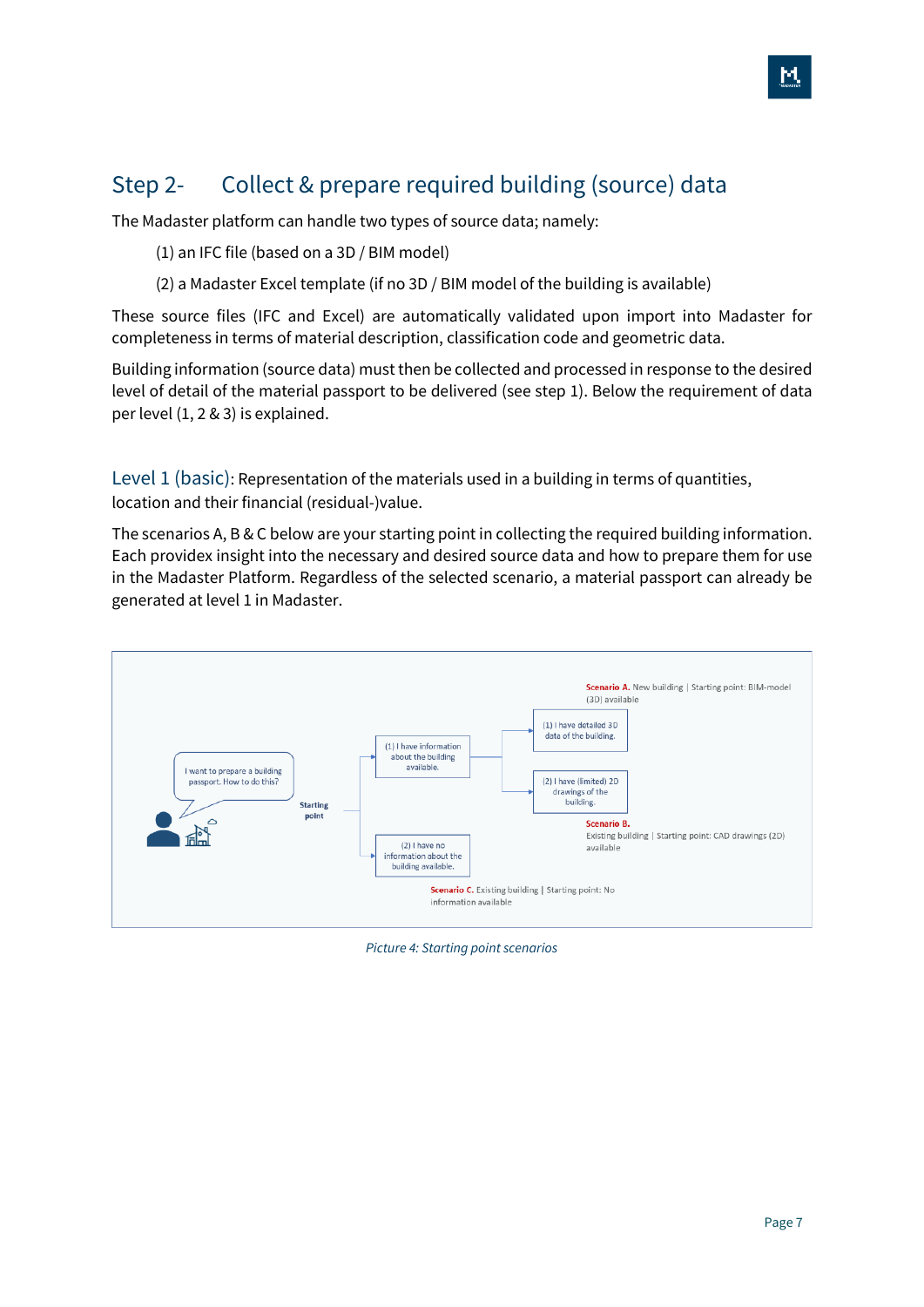### <span id="page-7-0"></span>Scenario A. New building| BIM-model (3D) available

#### Necessary source data:

- 1. An IFC file (based on a 3D model) of the architectural, construction and technical services of the building modelled at a minimum LOD 300 level.
- 2. This IFC file complies with the BIM [Basic](https://www.bimloket.nl/documents/BIM_basis_ILS_v1_0_ENG.pdf) IDM and each element contains the following information:
	- a. Material description: provides insight into the materials used in the building
	- b. Classification coding: provides insight into the location of used materials / products in the building
	- c. Geometric properties: provides insight into quantities of materials / products used in the building
- 3. This IFC file contains elements whose material description (see 2a) is as much as possible automatically validated with and linked to the available databases on Madaster. This can be accomplished by including the exact material [description](https://docs.madaster.com/ch/en/) of the Madaster database in the material description of each element in the IFC file.

IFC files can be checked regarding the minimum guidelines (BIM Basic IDM) using so-called "IFC checkers" such as Solibri and / or BIM-Collab Zoom. The latter (free) application also features "Madaster smart views", which make it easy to visually validate the parameters of Madaster and / or the BIM Basic ILS before uploading the source file into Madaster. These IFC checkers can also be used to check for duplications in the available models.

#### For more information refer to:

- [Madaster](https://docs.madaster.com/ch/en/) IFC import process how to correctly prepare the IFC file?
- [Madaster](https://docs.madaster.com/ch/en/) IFC export manual how to correctly export the IFC file from a CAD application?
- Madaster BIM [requirements](https://docs.madaster.com/ch/en/) what BIM guidelines to take into consideration?
- BIMCollab Zoom [application](https://docs.madaster.com/ch/en/) how to check the quality / completeness of the IFC file?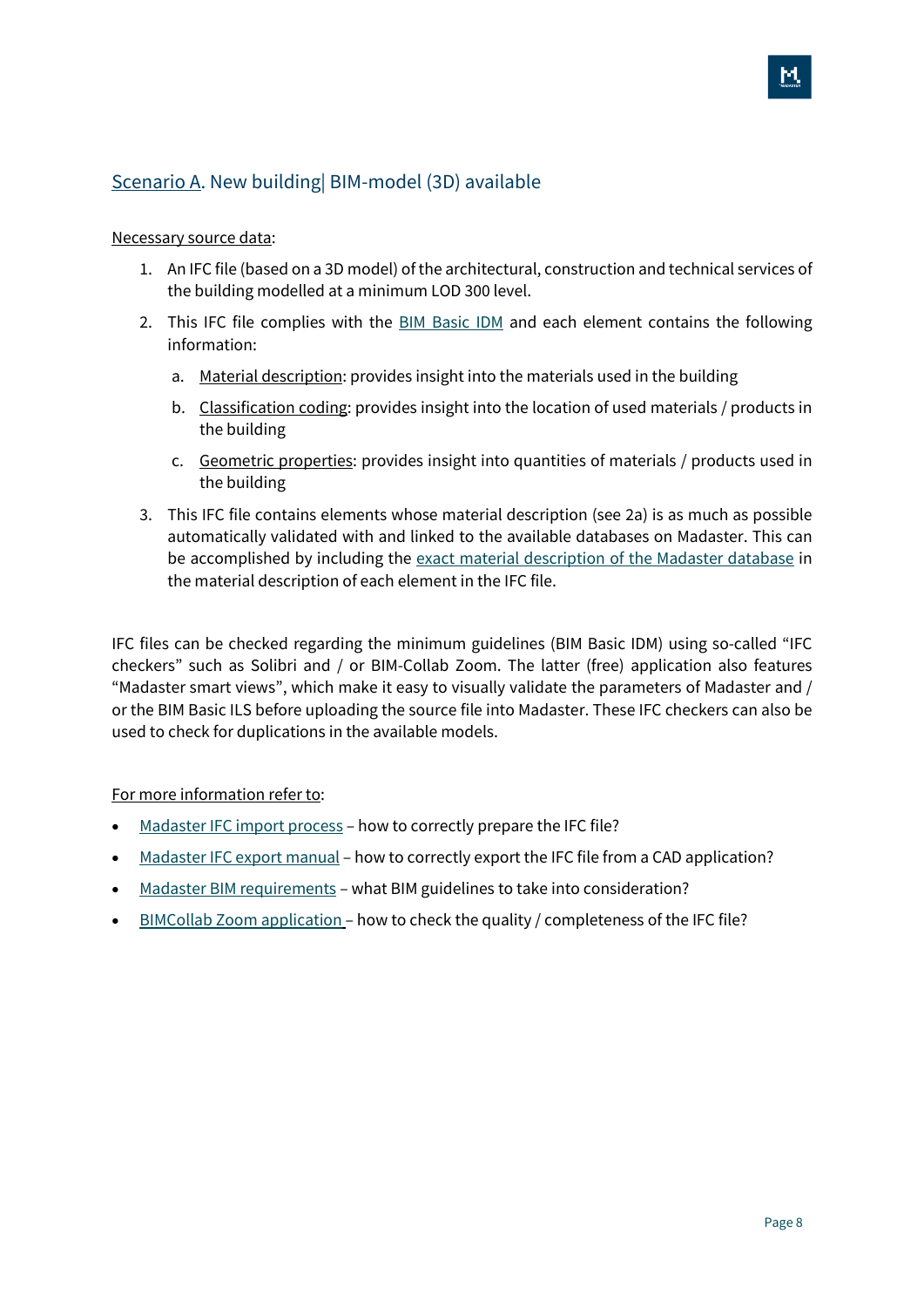### <span id="page-8-0"></span>Scenario B. Existing building | CAD drawings (2D) available

#### Necessary source data:

- 1. 2D drawings of (parts of) the structure, skin and space plan of the building.
- 2. Based on this, a 3D model can be created<sup>2</sup> for the structure, skin and space plan of the building at a minimum LOD 300 level that meets the BIM Basic IDM standard (whereby each elementideally contains a material allocation, classification code and geometric data). This model should eventually be exported to IFC file format.
- 3. This IFC file contains elements whose material description is as much as possible automatically validated with and linked to the available databases on Madaster. This can be accomplished by including the exact material [description](https://docs.madaster.com/ch/en/) of the Madaster database in the material description of each element in the IFC file.

#### Desired source data:

- A filled in Madaster Excel Template ("Material Import Template.xlsx") to register the used materials and products from the other building shells (surroundings, services, interior) of which information on the drawings is incomplete<sup>3</sup>.
- This Madaster Excel template contains elements whose material description is as much as possible automatically validated with and linked to the available databases on Madaster. This can be accomplished by including the exact material [description](https://docs.madaster.com/ch/en/) of the Madaster [database](https://docs.madaster.com/ch/en/) in the material description of each element in the Madaster Excel template.

#### For more information refer to:

- [Madaster](https://docs.madaster.com/ch/en/) IFC import process how to correctly prepare the IFC file?
- [Madaster](https://docs.madaster.com/ch/en/) IFC export manual how to correctly export the IFC file from a CAD application?
- Madaster BIM [requirements](https://docs.madaster.com/ch/en/) what BIM guidelines to take into consideration?

<sup>&</sup>lt;sup>2</sup> Activity can be performed by an affiliated Madaster Service Partner.

<sup>&</sup>lt;sup>3</sup> A material inventory in the building may need to be performed by an affiliated Madaster Service Partner to obtain this source information.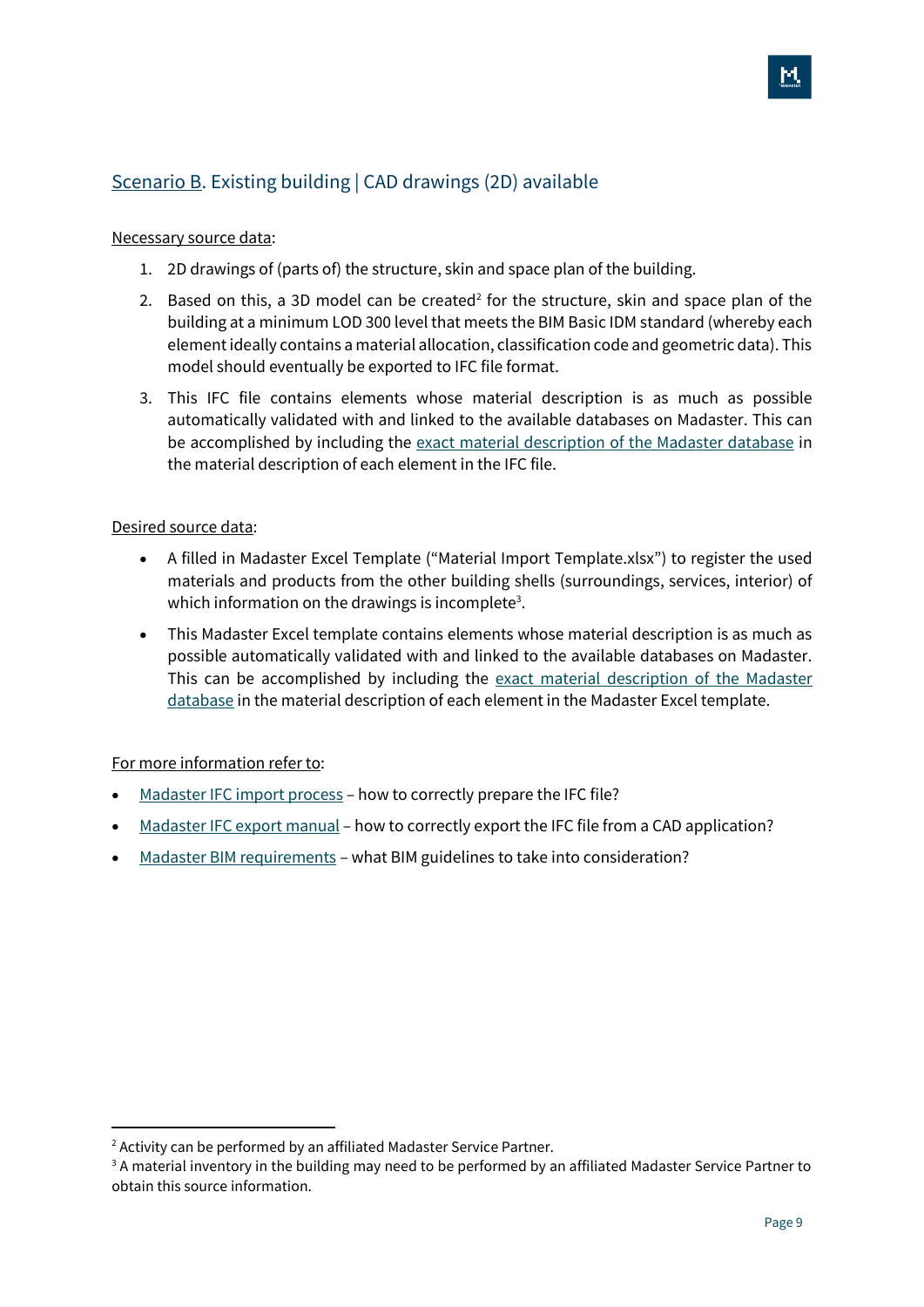### <span id="page-9-0"></span>Scenario C. Existing building | No information available

#### Necessary source data:

- 1. A filled in Madaster Excel Template (available on the Madaster Platform) to register the used materials and products of the building shells (site, structure, skin, space plan, services and interior) as completely and in detail as possible<sup>4</sup>.
- This Madaster Excel template contains elements whose material description is as much as possible automatically validated with and linked to the available databases on Madaster. This can be accomplished by including the exact material [description](https://docs.madaster.com/ch/en/) of the Madaster [database](https://docs.madaster.com/ch/en/) in the material description of each element in the Madaster Excel template.

<sup>4</sup> A material inventory in the building may need to be performed by an affiliated Madaster Service Partner to obtain this source information.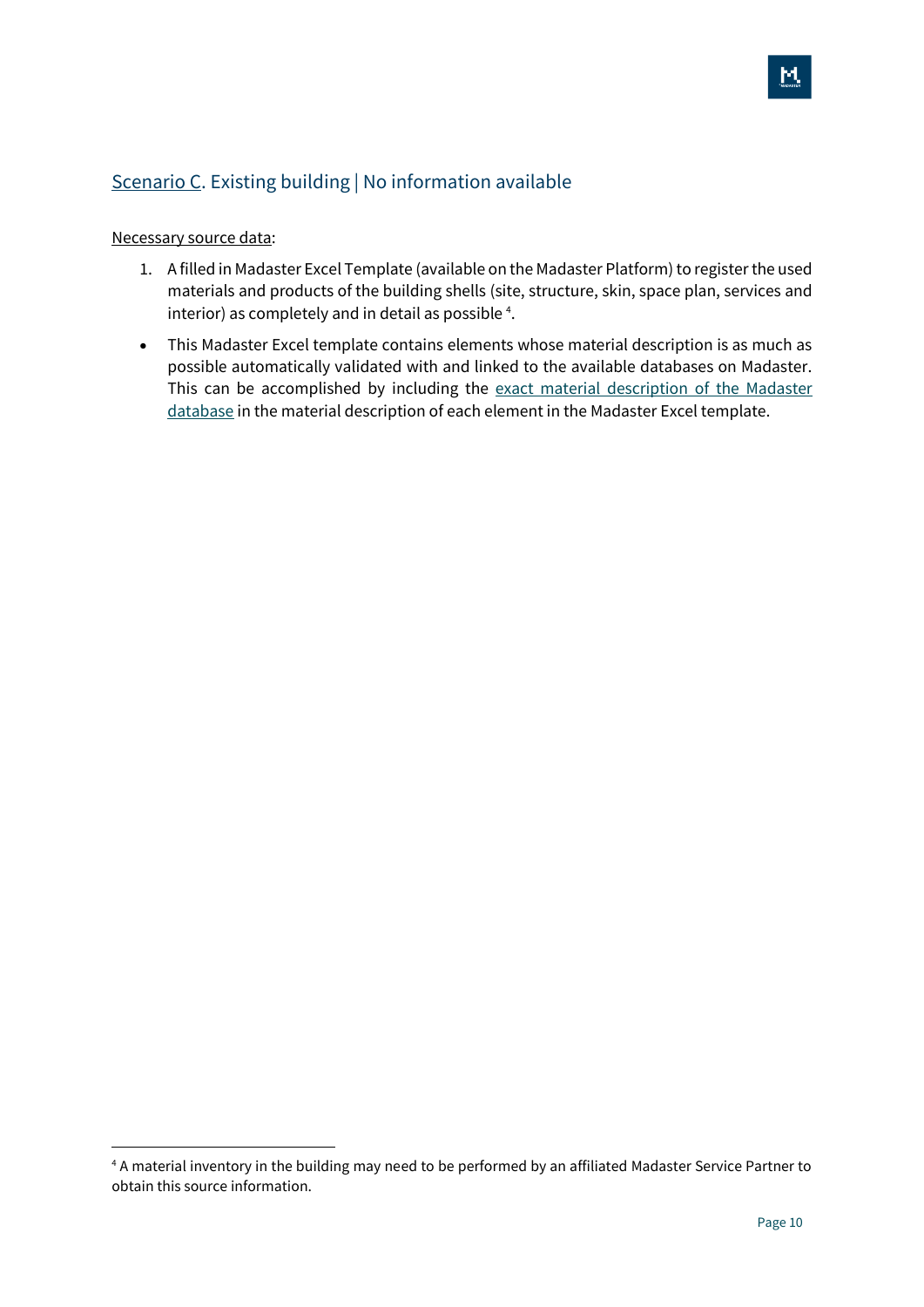

<span id="page-10-0"></span>Level 2 (builds upon Level 1): insight into products (incl. their material composition) that have been used in the building and their location (building layer).

Please note: this section is only relevant if in *[Step 1-](#page-3-0) [\(Determine](#page-3-0) level of detail of the material [passport\)](#page-3-0)* it has been decided to elaborate the material passport for the building at level 2 or 3.

For a more accurate material passport (and ultimately higher level of product reuse), it is recommended to link as many elements of the source file as possible to a product in Madaster. As a condition, the product to be linked exists in one of the available databases on Madaster.

Despite the fact that more and more data of building products is becoming available in databases on Madaster, it is possible that products used in the respective building are not yet available. To link these elements from the source file with products in Madaster,the Madaster platform offers the user the opportunity to add products themselves, including the material composition. In this way, in addition to the data sets available to every user, an "account specific" product library is also built in the Madaster platform. This library can be used again when registering each successive building in Madaster.

#### Necessary source data:

• Overview of products used in the building, including material composition and ratio (expressed in percentage of volume).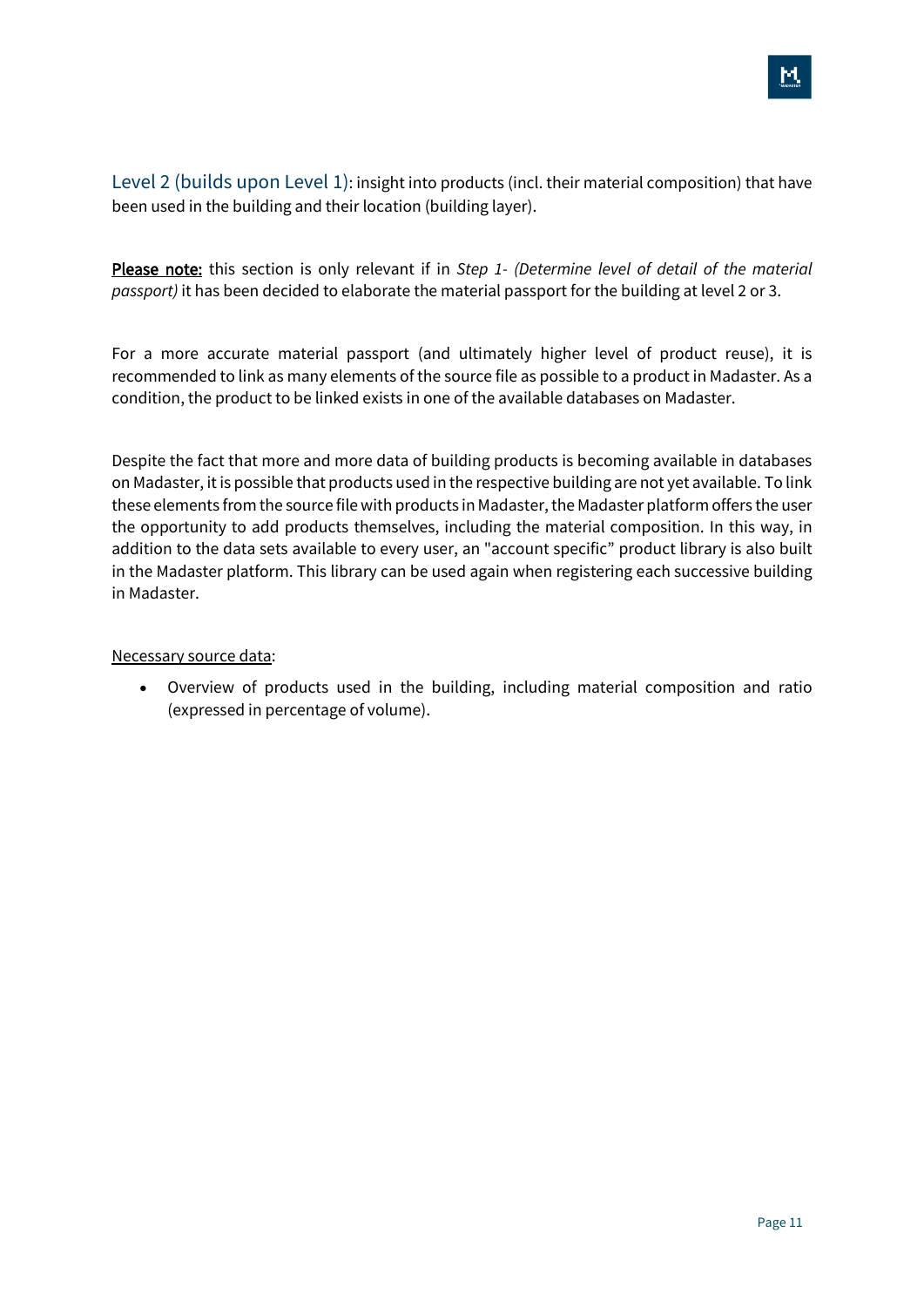<span id="page-11-0"></span>Please note: this section is only relevant if in *[Step 1-](#page-3-0) [\(Determine](#page-3-0) level of detail of the material [passport\)](#page-3-0)* it has been decided to elaborate the material passport for the building at level 3.

At the highest and most detailed elaboration level within Madaster, insight is also gained into the degree of circularity of the building to be registered, using the Madaster Circularity Indicator (MCI<sup>5</sup>). This is expressed on the platform, under the "Circularity" tab, by a percentage between 0% (noncircular) and 100% (fully circular). This insight is mainly achieved by enriching the modelled products on Madaster, as described in the previous paragraph ("Level 2 - Madaster products"), with circular data in the areas of:

- Use of raw materials (in the Construction phase) whereby the ratio between "new" and "recycled, reused or rapidly renewable" materials is demonstrated. Objective: use 100% nonvirgin materials
- **Expected lifespan** (in the Use phase) whereby the expected lifespan of the products that are used are compared with the average lifespan of comparable products. Objective: use > 100%
- Expected waste scenario (in the End-of-life phase) in which the relationship between "waste" and "reuse or recycling" of materials and products that are released during the renovation or demolition of a building is demonstrated. Objective: 100% of reusable materials

When collecting this circular data, suppliers and manufacturers will also have to be consulted to the extent of their products contain recycled materials, and what the specific waste scenario is for the material and / or product concerned. Ideally, this data should be substantiated.

#### Necessary source data:

- Account specific product library is created in the Madaster platform
- Overview of products used in the building, including materials used in construction, the expected lifespan (in years) and the expected waste scenario

#### For more information refer to:

Madaster [Circularity](https://docs.madaster.com/ch/en/) Indicator explained – how is the degree of circularity in Madaster calculated?

<sup>5</sup> The Madaster CI for buildings is based on the Material Circularity Indicator of the Ellen MacArthur Foundation and adapted to function in the Madaster Platform.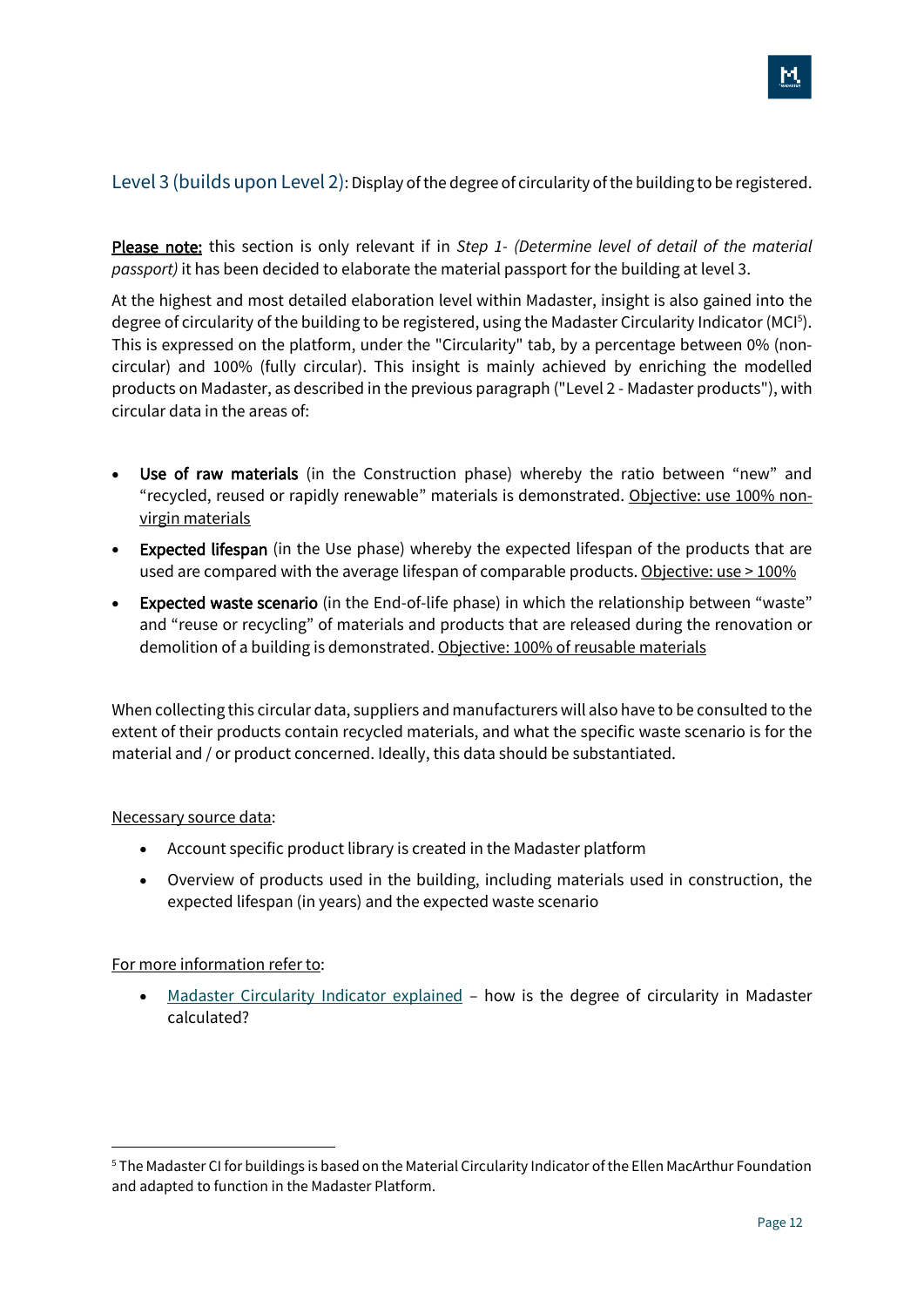# <span id="page-12-0"></span>Step 3- Add material/product in Madaster (optional)

In this step, an inventory is made which materials and products are used in the building. Madaster offers its users to link elements to a "material" or "product". For a more accurate material passport, it is wise to link as many elements as possible to product. It is therefore advisable to determine in advance which elements will be linked to a product and which to material. As a rule of thumb, it can be stated that materials 'in bulk' also remains material (e.g., "concrete"); the remaining is presented as a product, even if this consists entirely of one material.

The Madaster database, which is available for all users, contains an overview of materials that can be linked automatically or manually with elements from source files (IFC/Excel). These materials are defined as 100% new ("virgin") materials, with no recycled content (100% virgin, 0% recycled content) and with a very pessimistic waste scenario (100% incineration or landfill). This materials list can be used if the material passport is developed at level 1 (see Level 1).

If a material or product does not appear in the Madaster database and to achieve a solid circularity score (MCI) in Madaster (elaboration of the material passport at level 3), it is necessary for the user to add materials and/or products in the platform. For these purposes, it will also have to be investigated among suppliers to what extent recycled parts are used, and what the specific waste scenario is of the material concerned (ideally this information is supported by a "Product sheet" or "EPD" of the product).

With this approach, an "account'specific" database is built up on the Madaster account, which can then be used again when registering each successive building in Madaster. If desired, this database can be shared with other Madaster users and accounts, so that the materials and products from this database are also available for buildings in other accounts, folders or buildings.

For more information refer to:

• Madaster [Circularity](https://docs.madaster.com/ch/en/) Indicator explained - how is the degree of circularity in Madaster calculated?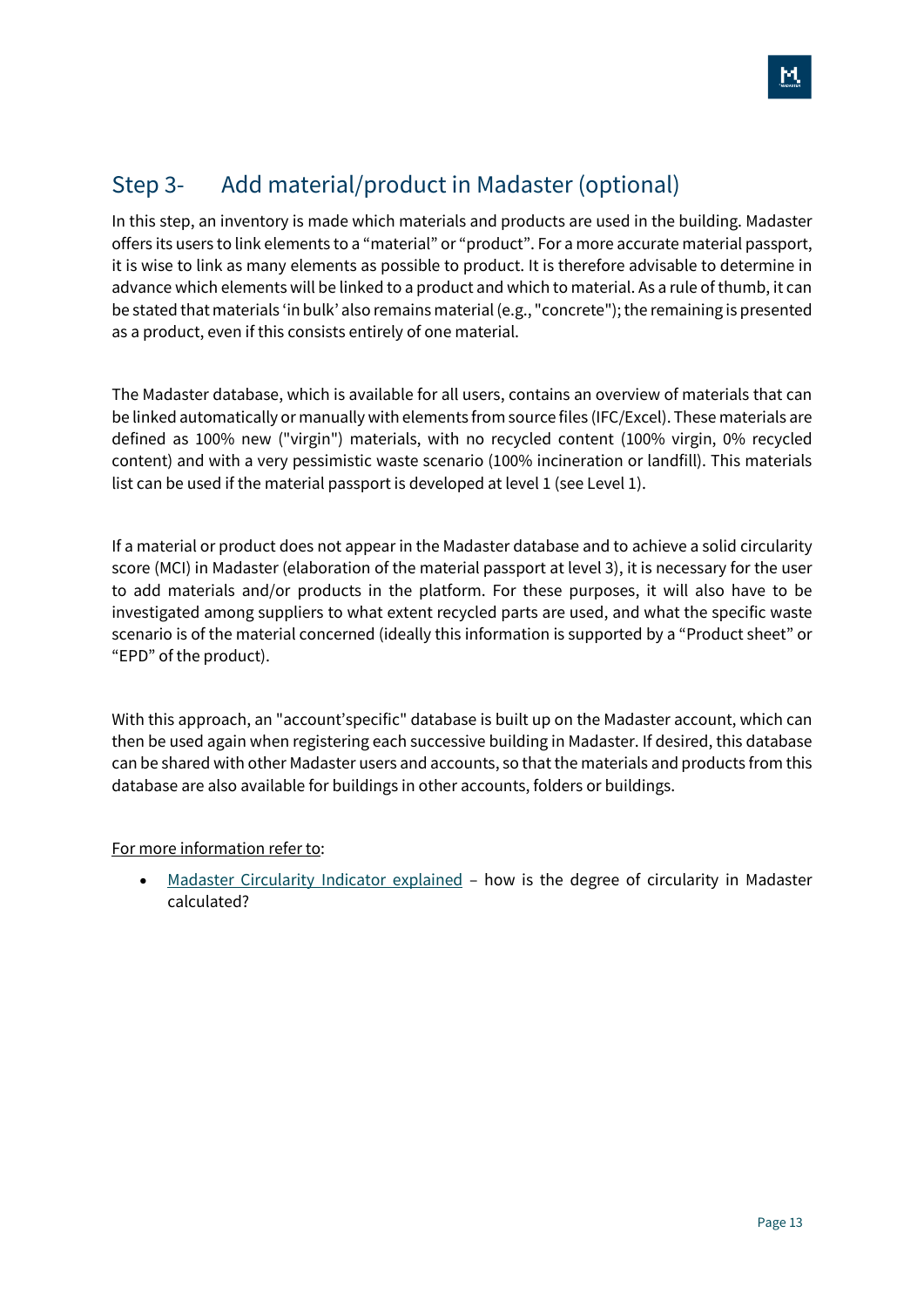### <span id="page-13-0"></span>Step 4- Uploading the source data into Madaster

The Madaster platform can handle two types of source files: an IFC file (based on a 3D / BIM model) and a Madaster Excel template (if no 3D / BIM model is available). In the tab "Dossier", within the relevant building in the Madaster platform, one or more source files can be added (atthe same time) consisting of, for example, construction, technical services and space plan.

| <b>ADD FILE</b>                                                                                                                                                                                                                                                     |                                      |
|---------------------------------------------------------------------------------------------------------------------------------------------------------------------------------------------------------------------------------------------------------------------|--------------------------------------|
|                                                                                                                                                                                                                                                                     |                                      |
| File type *<br>Source file (BIM or Excel)                                                                                                                                                                                                                           |                                      |
| Are you using Excel? Then use this template.                                                                                                                                                                                                                        |                                      |
| Classification method *<br>NI-SfB<br>$\checkmark$                                                                                                                                                                                                                   | Material Classification*<br>Madaster |
| Select file(s) *                                                                                                                                                                                                                                                    |                                      |
| Select folder*<br>Bronbestanden                                                                                                                                                                                                                                     |                                      |
| Tags (Press enter or tab to add)                                                                                                                                                                                                                                    |                                      |
| Data sources and priority                                                                                                                                                                                                                                           |                                      |
| Languages for enrichment*<br>别 English                                                                                                                                                                                                                              |                                      |
| Indicate to which sources in the Madaster platform the elements in the file to be uploaded should automatically be linked and in which order this<br>should be done per element. To add or remove a source, select the '+' or 'x' sign at the end of a source name. |                                      |
| CANCEL                                                                                                                                                                                                                                                              | SAVE                                 |

*Picture 5: Upload source file (IFC/Excel) in Madaster*

During the import process in Madaster, source files are automatically validated for completeness in terms of: (1) material description, (2) classification code and (3) geometric data. In addition, based on the material description, the platform will attempt to link each element in the uploaded source file to a corresponding material or product registered in the databases selected by upload. If the material description of an element is recognized, the Madaster system will automatically link the element. If no automatic linking takes place, it is possible to manually link the element at a later stage in Madaster (see *[Step 1-](#page-3-0) Check & enrich source data in [Madaster](#page-15-0)*). Alternatively, the source file requires modification first and a new version of the IFC file is uploaded and processed in Madaster.

To make this automated matching process as effective as possible, prior to processing the source files, a selection can be made, and priority given to relevant data sources in the Madaster platform. The selected sources are used during the automated matching process.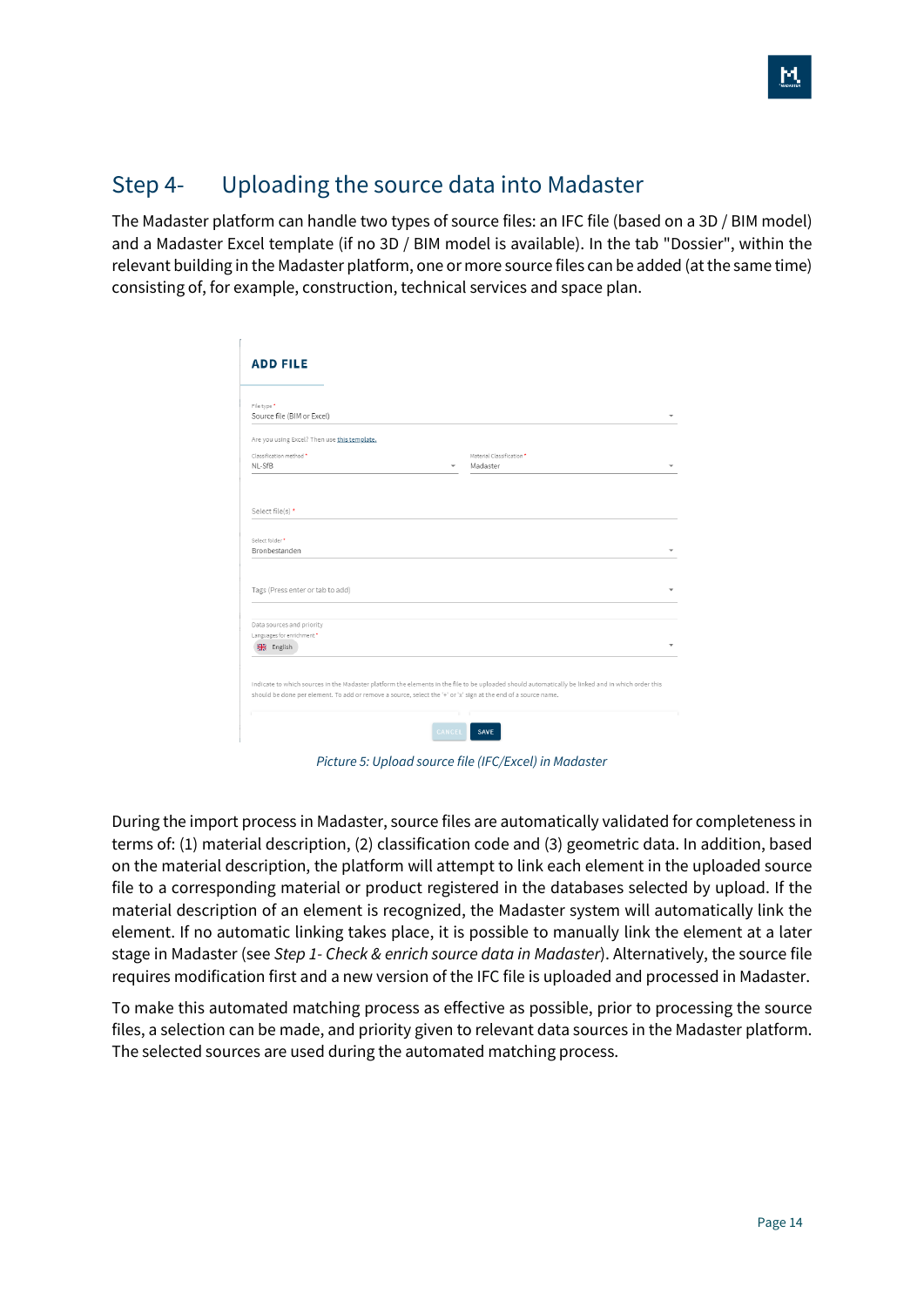| Available sources |        | Selected sources          |          |
|-------------------|--------|---------------------------|----------|
| BuildUp           | $\pm$  | <b>Plattform Training</b> | ×        |
| ÖKOBAUDAT         | $\pm$  | Madaster                  | $\times$ |
|                   |        | Madaster CH               | ×        |
|                   |        |                           |          |
|                   | CANCEL | SAVE                      |          |

Indicate to which sources in the Madaster platform the elements in the file to be uploaded should automatically be linked and in which order this should be done per element. To add or remove a source, select the '+' or 'x' sign at the end of a source name.

*Picture 6: Select and prioritise databeses on Madaster*

The first database selection will be the primary source for any material and product linkages. If no match found, the system will proceed to search through the second database selected and so forth. It is advised to choose the "account specific" products library (in this example "Plattform Training") first, if materials and / or products are added manually to Madaster (in the case of working on "Level 2" or "Level 3"). Users of Archicad (Material Catalog materials) or Revit can choose to select these specific sources if they know that the naming corresponds to the IFC export.

#### Replace existing IFC file (keep linked elements)

It is also possible to replace an existing IFC file, of which elements have already been automatically or manually linked, with a new version of the IFC file while retaining the linked elements. Instead of the usual IFC upload process, this function is started via the upload icon marked in Picture 7.



*Picture 7: Replace existing source file (keep linked elements)*

Subsequently, the regular upload process steps must be followed (as described at the beginning of this chapter). The system then processes the new IFC file and, if a unique element occurs again and was linked in the previous IFC file, will maintain this relationship. By activating the most recent version, the system will automatically deactivate the former (replaced) version.

For more information refer to:

- BIMCollab Zoom [application](https://www.bimcollab.com/en/zoom/free-ifc-viewer) how to check the quality / completeness of the IFC file?
- [Madaster](https://docs.madaster.com/ch/en/) User Manual how is the Madaster Platform working?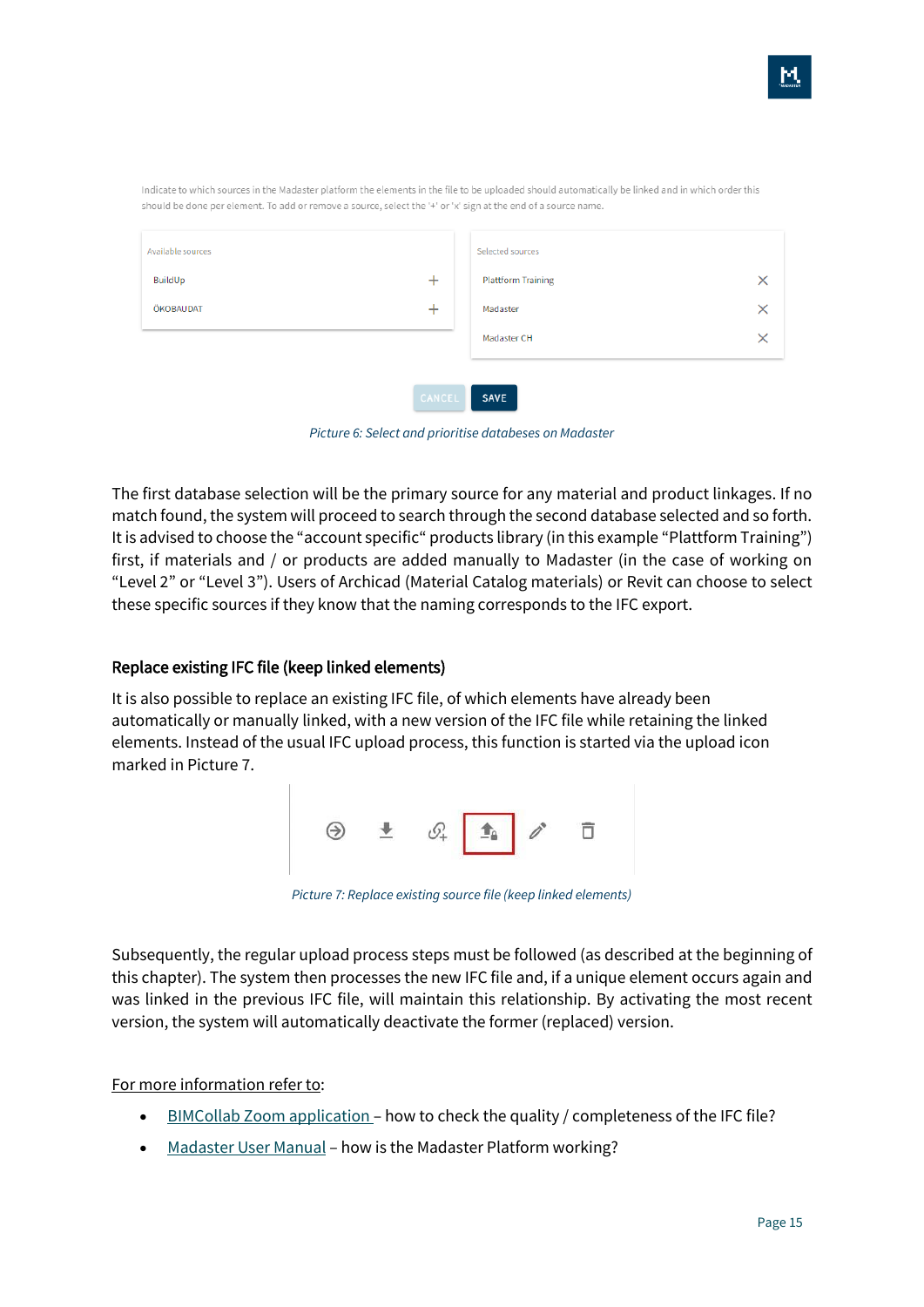### <span id="page-15-0"></span>Step 5- Check & enrich source data in Madaster

After one or more source files have been fully processed in Madaster, the system provides insight into:

- 1. "Quality of the source file":
	- Percentage of elements that contain a material description.
	- Percentage of elements that contain a classification code (e.g., EBKP-H or OmniClass) and are therefore assigned in Madaster to the correct building layer (skin, space plan, etc.)
	- Percentage of elements that contain geometric information.
- 2. "Quality of the matching process": percentage of elements automatically linked to a material or product in the Madaster database (based on the selected data sources).

Subsequently, in the sub-step "Enrich" in Madaster, it can be checked which material or product is linked to an element from the source file. In Madaster it is only possible to manually establish or adjust a link between element and material or product. There is no possibility in Madaster to manually enrich elements with a classification code or geometric data thatis incomplete or missing. This latter data can only be added by uploading a modified source file (IFC or Excel) in Madaster.

Finally, a source file can be made 'active' in Madaster. This ensures that the results of the source file are shown in the "Building" tab in Madaster. Based on this, it becomes clear (per shearing layer) how complete the uploaded source data of the building is. A source file can be made active or inactive at any time (depending on user rights). The goal is to get 100% completeness before a source file is activated in the system.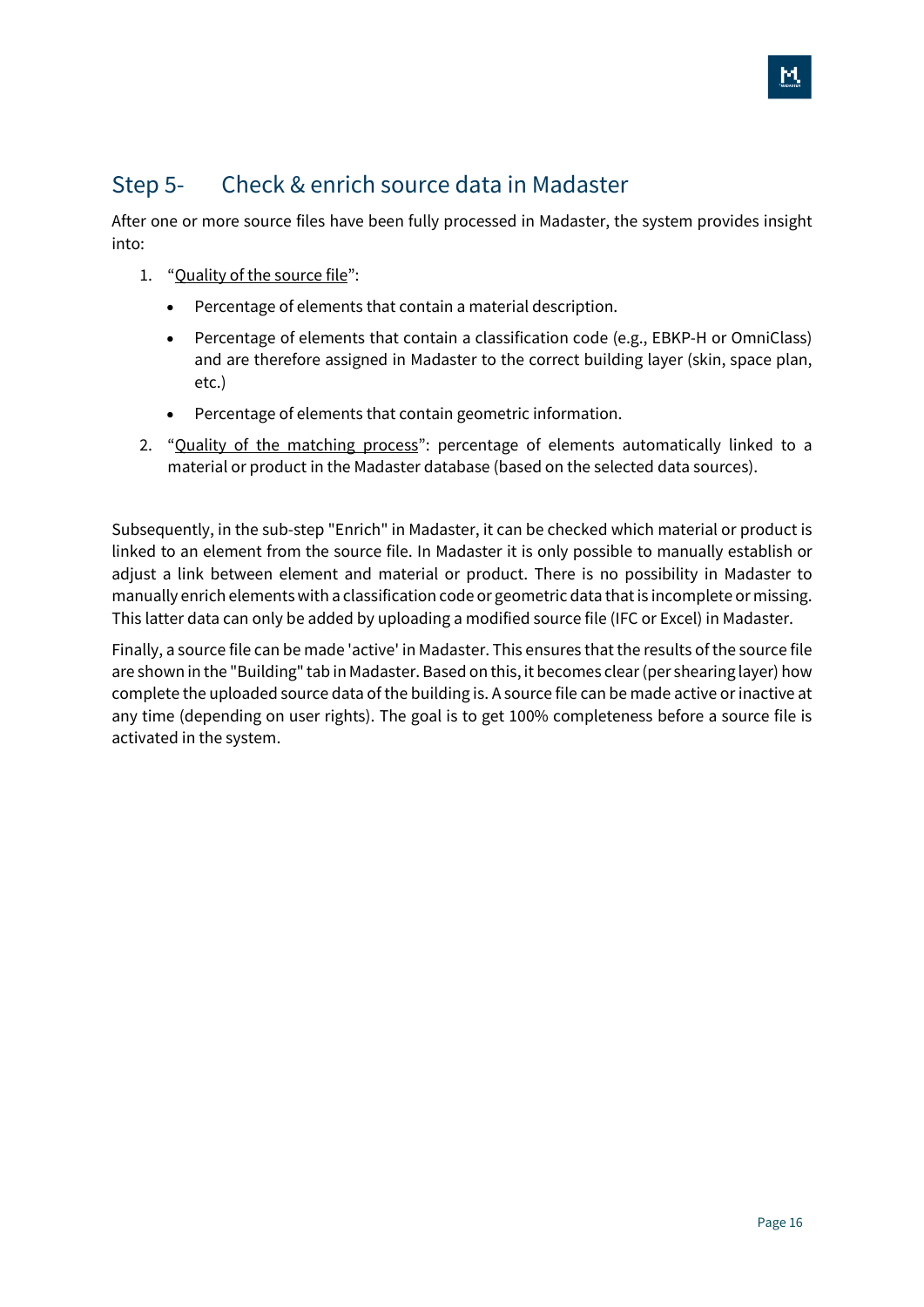### <span id="page-16-0"></span>Step 6- Complete building dossier in Madaster

When the designated source file on Madaster is complete and all elements of it are automatically or manually linked to a material or product of a database, the final design and / or production models (structure, façade, technical installations, etc.) of the building can be switched active on Madaster. The active source record is the most recent version of the material passport ("Building" tab) and is also the basis of the financial (residual-)value ("Financial" tab) and the circularity value ("Circularity" tab) of the building. So if several source files are active on Madaster, they are added together. This can lead to duplications, which should be avoided.

In addition to activating the source files for the specific building, the total building dossier can be enriched with available building documents (for example: drawings, certificates, contracts, photos, etc.) can be added in the "Dossier" tab.

| <b>ADD FILE</b>                   |  |  |
|-----------------------------------|--|--|
| File type *<br>General document   |  |  |
| Select file(s) *                  |  |  |
| Select folder*                    |  |  |
|                                   |  |  |
| Dossier<br>Contracts & Guaranties |  |  |
| Drawings & Calculations           |  |  |

*Picture 8: Add general documents*

In conclusion, based on the active source files and the added information, a material passport (in PDF & Excel) of the building can be generated (tab "General"). This material passport is automatically filed in the "Dossier" tab.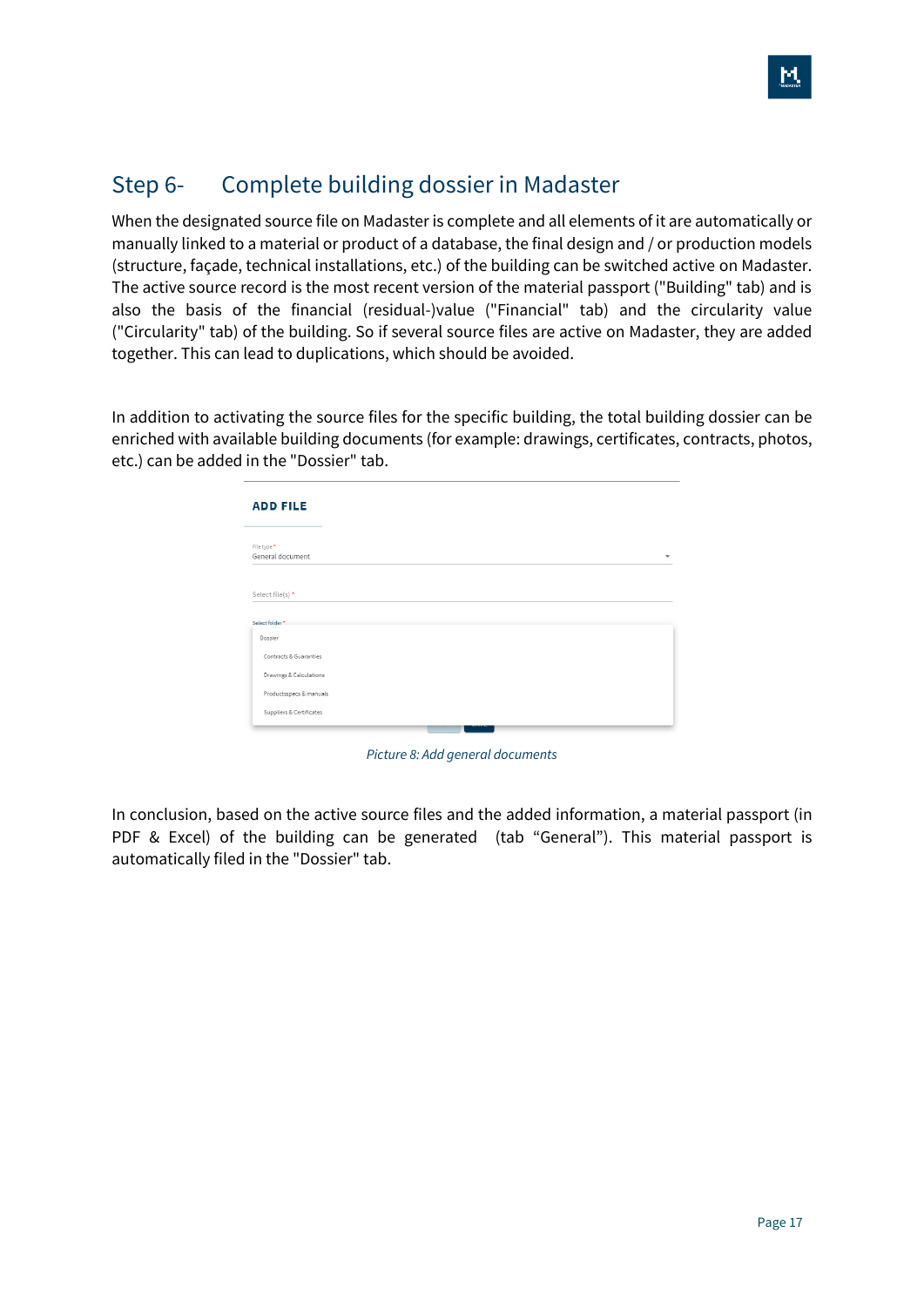### <span id="page-17-0"></span>Step 7- Archive building

As soon as the building dossier is complete and no further adjustments are made to it, it can be stored in Madaster at a specific point in time in a so-called "final state" (archived status). In this way, an "image" is taken of the building registration and the building is assigned a time stamp and separate archive database in Madaster.

| <b>GEBOUW3</b>  |                                |                      |
|-----------------|--------------------------------|----------------------|
|                 | GENERAL DOSSIER USERS BUILDING |                      |
| EDIT BUILDING / | MOVE <u>II</u> 's <sup>+</sup> | ARCHIVE THE BUILDING |

*Picture 9: Archive building*

Before the building is archived in the platform, the user must assign his own version name and ID to the building.

|                    | <b>ARCHIVE THE BUILDING</b> |  |
|--------------------|-----------------------------|--|
| Version Name*      |                             |  |
| Version Identifier |                             |  |

*Picture 10: Archive building (Version name & ID)*

The Madaster platform then creates the building archive consisting of a collection of active source files, linked materials & products, and available general building documents. Finally, a new material passport is generated from the archived building.



*Picture 11: Archived building*